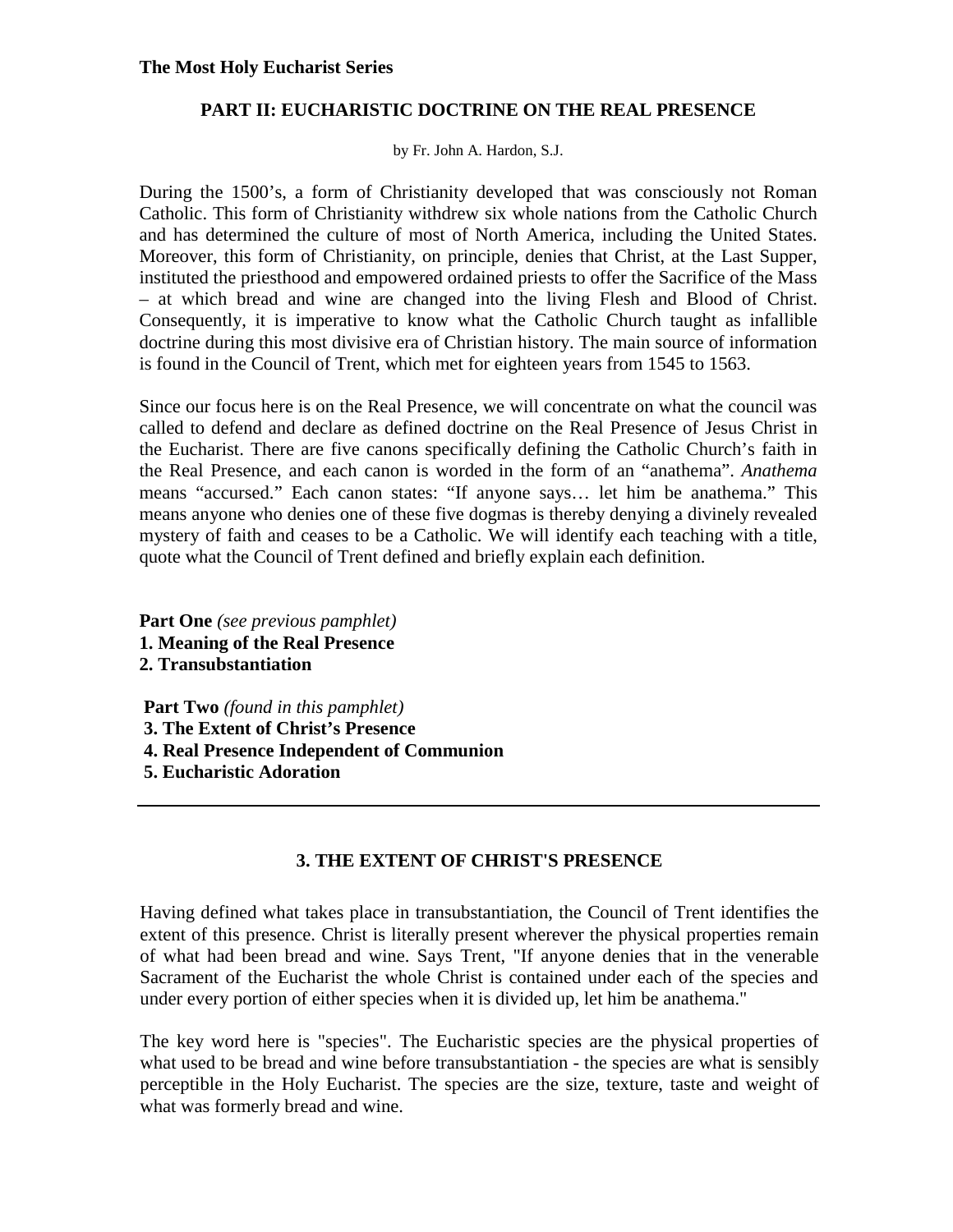What does the Church tell us about the species? She infallibly teaches that the entire Christ is entirely present in every particle of the consecrated host and in every drop of what looks and tastes like wine. In the whole Host, Christ is there. Broken in half, Christ is in both parts. Even a single particle contains the whole living Christ. How this needs to be known and believed in our "post-modern" Christian world!

We are also told that the whole Christ is fully and equally present in either species, so we do not have to receive under both forms. A single drop in the chalice after consecration contains the whole Christ.

## **4. REAL PRESENCE INDEPENDENT OF COMMUNION**

It must seem strange that anyone would come up with the idea that Christ is present only if and when and as long as a person goes to Communion, but once Communion is over, there is no more Real Presence in the Blessed Sacrament. As strange as it may seem, this is exactly what many of the so-called reformers have held. So many people in the sixteenth century said Christ is present only when and if and as long as you are receiving the Holy Eucharist. But the Council of Trent declared: "If anyone says that after the consecration, the body and blood of our Lord Jesus Christ are not present in the marvelous Sacrament of the Eucharist, but are present only in the use of the sacrament while it is being received, and not before or after and that the true body of the Lord does not remain in the consecrated Host or particles that are kept or left over after Communion, anyone who denies that, let him be anathema." (Session 13, can.3)

If you know what ideas are being circulated today in nominally Catholic quarters, you have no doubt how relevant this cardinal definition is. To deny the doctrine of transubstantiation is only logical for those who have separated from the Catholic Church to either reject the Eucharist entirely, which some do, or keep the word "Eucharist" in name and talk about Christ's Presence only in Communion. But we see what happened and is happening now again to the meaning of Christ's "presence" in the Eucharist once the real meaning of transubstantiation was lost. You may call it the "Lord's Supper." You may call it the "Liturgy." You may call it the "Eucharist." But people no longer speak of a "Real Presence" which does not depend on its being received by the faithful.

I have reasoned with too many priests who are caught up in the miasma that is penetrating the Catholic Church today. I tell them: "Look Father, Christ is present in the Eucharist not only when you or the people receive Communion. He is present in the Eucharist. Period."

A young man recently came to rostrum after I had given a lecture in Ann Arbor. He told me he was sitting in church during a Mass at which Holy Communion was distributed in the form of leavened bread, which is wrong, but nevertheless, it was consecrated. He watched the people coming up to Communion and noticed the floor was covered with crumbs, not crumbs of bread, but particles of the Sacred Species. He told me, "After everybody left the church, I went over to the sanctuary and began putting the particles into my handkerchief. The pastor saw me from the sacristy and shouted, `What are you doing?' I told him I was picking up the particles after Holy Communion because I understand each particle is Jesus Christ. The pastor told me `Get out!' He saw I did not move, so he pulled me by my collar and dragged me out of the church!"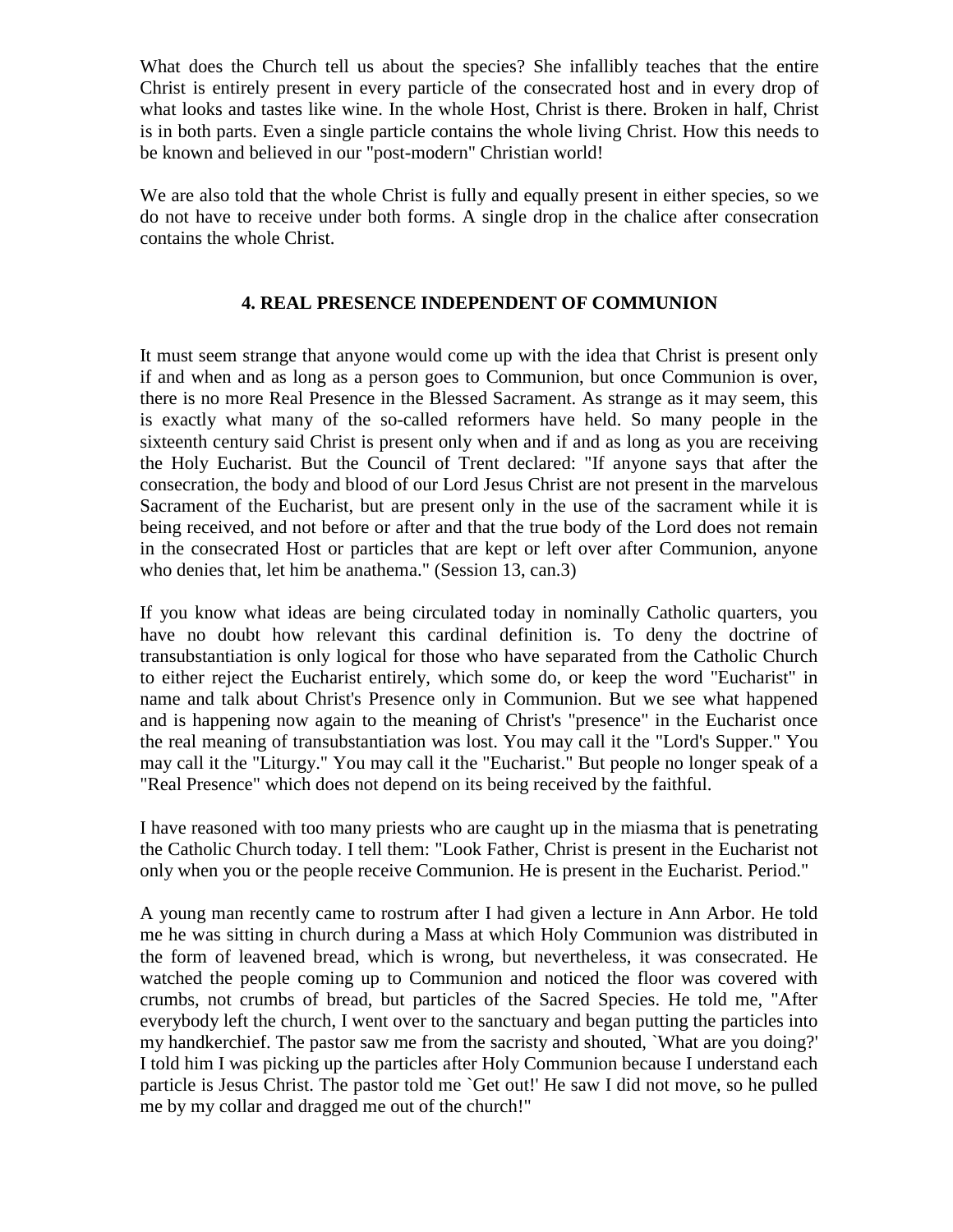We better know - we better understand - that the Church defined that the whole Christ is present even under a microscopic particle of the consecrated Host. Once we believe that Jesus Christ is truly present in the Holy Eucharist, it is only logical then to respect and adore our Lord, no matter how small the particle or drop from the chalice may be.

## **5. EUCHARISTIC ADORATION**

This definition comes as no surprise. Once we believe Christ is really present in the Holy Eucharist, it is only logical to conclude that we should worship Him. The last thing we human beings want from another human being is to be ignored. The same is true with Christ present in the Eucharist. So now we look at the definition on the Holy Eucharist as the Adorable Sacrament.

The Council of Trent goes into some detail defining what so desperately needs to be known, publicized and practiced today: "If anyone says that Christ, the only-begotten Son of God, is not to be adored in the Holy Sacrament of the Eucharist with the worship of *latria*," [that means the worship only to God] "including the external worship, and that therefore the Sacrament is not to be honored with extraordinary festive celebrations, nor carried from place to place in processions, according to the praiseworthy universal rite and custom of the Holy Church or that the Sacrament is not to be publicly exposed for peoples' veneration and to those who adore the Holy Eucharist are idolaters, let him be anathema." (Session 13, can.4). Human language could not be clearer. Nor could the message be more important.

As our reflections go on, we should have ample opportunity to further explain and expound on the solemn teaching of the Church on the adorableness of Christ present in the Blessed Sacrament. I have been privileged in working for the Holy See for more than thirty years. I know there is one thing the present Holy Father wants: he pleads and begs the bishops of the Catholic Church not only to tolerate, but to promote adoration of the Holy Eucharist. I may be bold to say that the future of the Catholic Church depends in large measure on believing Catholics acting on their belief and adoring our Eucharistic Lord. However, it is not only the future of the Church which depends on this mystery of faith being believed, understood and lived out. It is indeed the welfare of the whole world. This I know, because that is my assignment from the Vicar of Christ to do everything in my power to promote Eucharistic adoration, first among members of the hierarchy, then among priests, and then among all the people of God. It is not only the hope of the Holy Father to restore faith in the Real Presence where it has been removed, but also to strengthen the peoples' faith in the Blessed Sacrament where it is still preserved. Thus, believing in the Real Presence, Catholics will act on what they believe and thereby obtain from Jesus Christ what only He can give - the light and the strength to the spiritually blind and paralyzed human beings of today. This comes from the same Christ who walked the streets of Palestine doing good then. He wants to do good now, but it depends on our faith.

**Copyright © 2000 Inter Mirifica. All rights reserved worldwide. Reprinted with the express written permission of Inter Mirifica. Unauthorized reproduction in any manner is prohibited.** 

*Picture of monstrance used with permission of St. John Cantius Church, Chicago, IL*